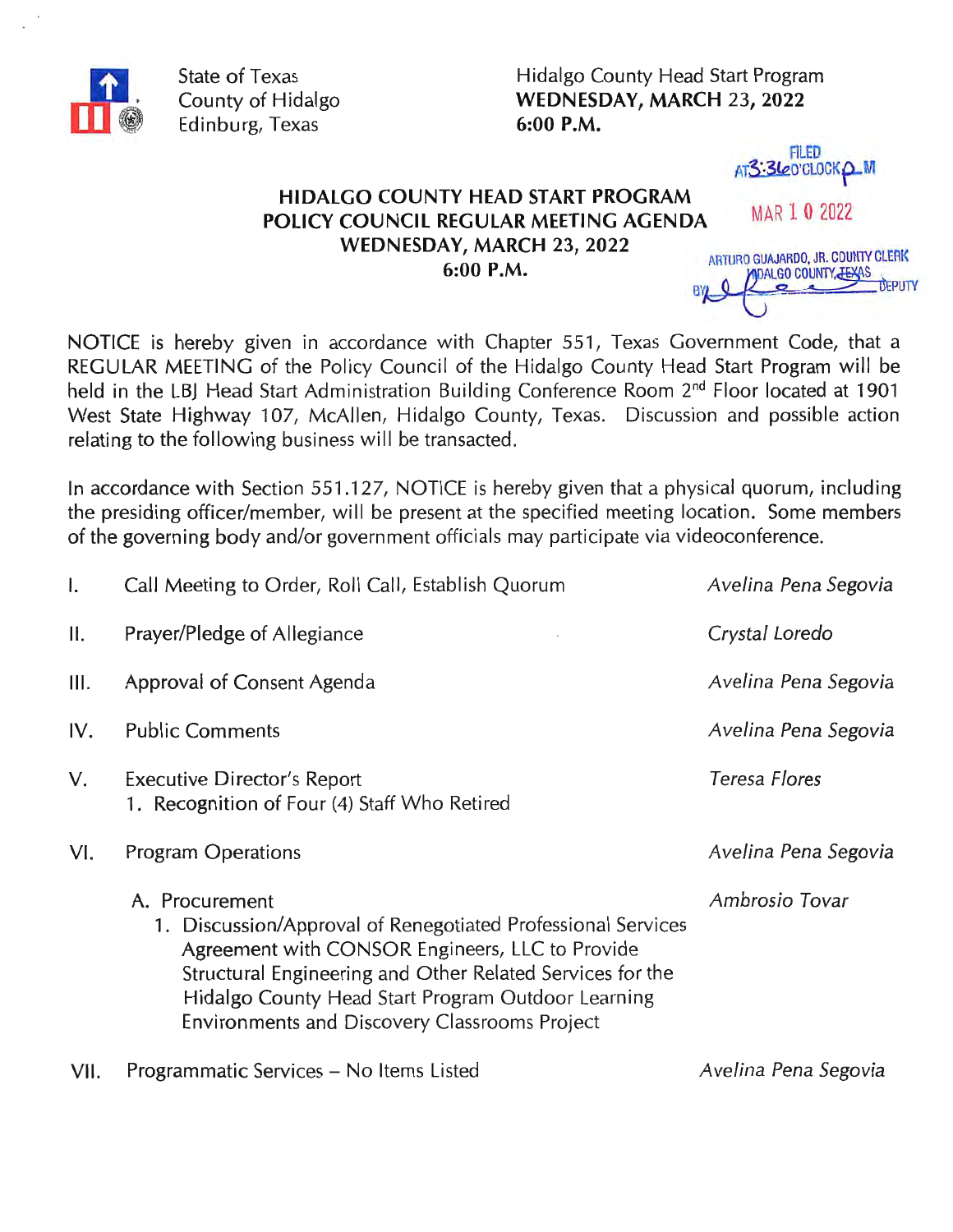Hidalgo County Head Start Program Policy Council Meeting Agenda Wednesday, March 23, 2022 Page 2

| VIII. | Closed Session: Policy Council may go into Closed Session<br>Pursuant to Chapter 551, Texas Government Code, Sections<br>551,071, 551,072 and 551,074-to discuss the following:<br>1. Personnel - New Hires, Resignations, Terminations<br>2. Vacancies Report<br>3. Employment of Center Manager | Avelina Pena Segovia |
|-------|---------------------------------------------------------------------------------------------------------------------------------------------------------------------------------------------------------------------------------------------------------------------------------------------------|----------------------|
| IX.   | Open Session: Action on Items Discussed in Closed Session<br>1. Personnel - New Hires, Resignations, Terminations<br>2. Vacancies Report<br>3. Employment of Center Manager                                                                                                                       | Avelina Pena Segovia |
| X.    | <b>Policy Council</b>                                                                                                                                                                                                                                                                             | Avelina Pena Segovia |
|       | 1. Resignation of Parent Representative, Sylvia Flores, Area I<br>2. Training and Technical Assistance (T/TA) Training<br>2. Next Policy Council Meeting Date                                                                                                                                     | Teresa Flores        |
| XI.   | <b>Other Business</b>                                                                                                                                                                                                                                                                             | Avelina Pena Segovia |
| XII.  | Adjournment                                                                                                                                                                                                                                                                                       | Avelina Pena Segovia |

 $3/p/22$ Avelina Pena Segovia